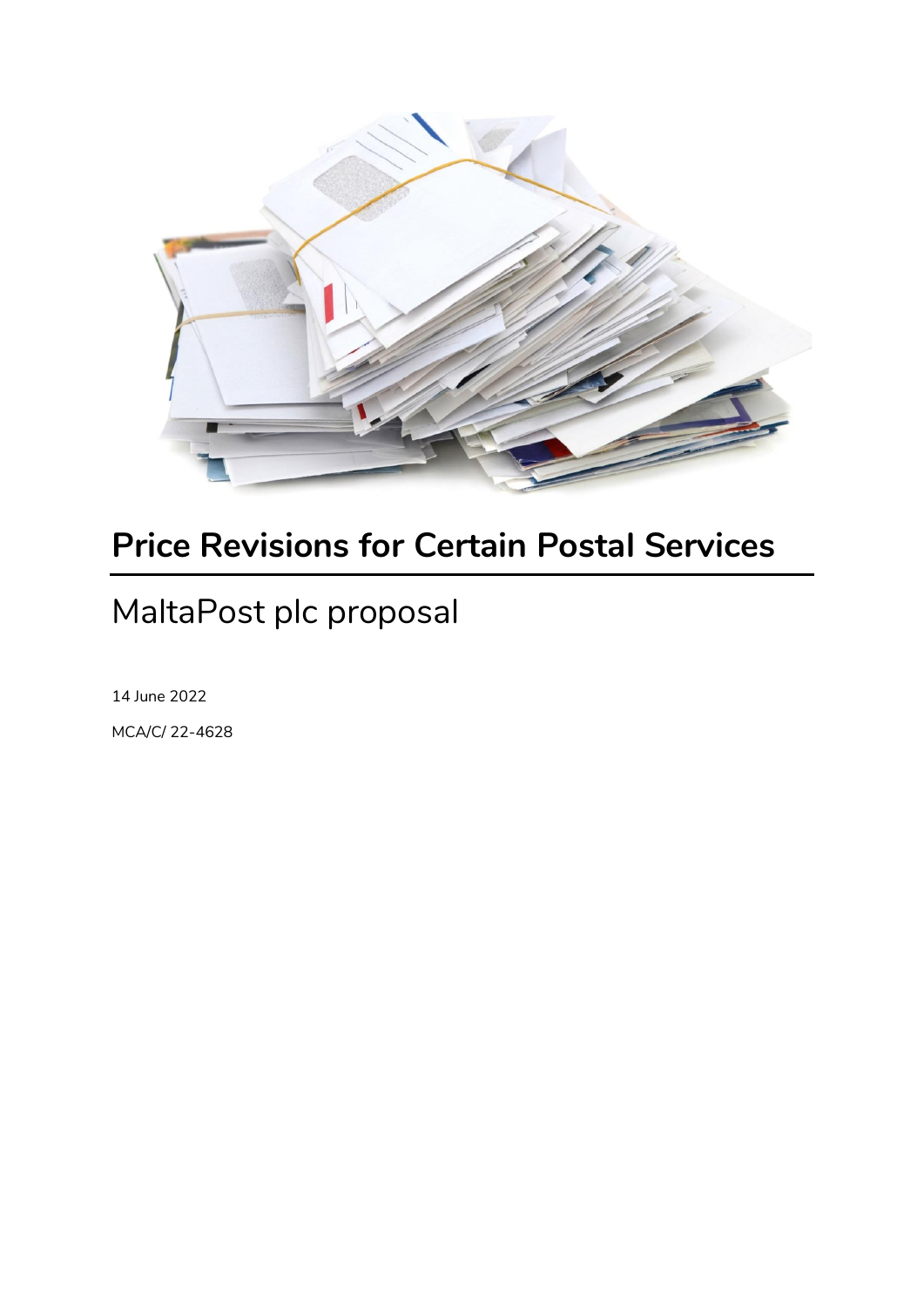

MaltaPost plc Proposal on Price Revisions for Certain Postal Services - June 2022

# **Contents**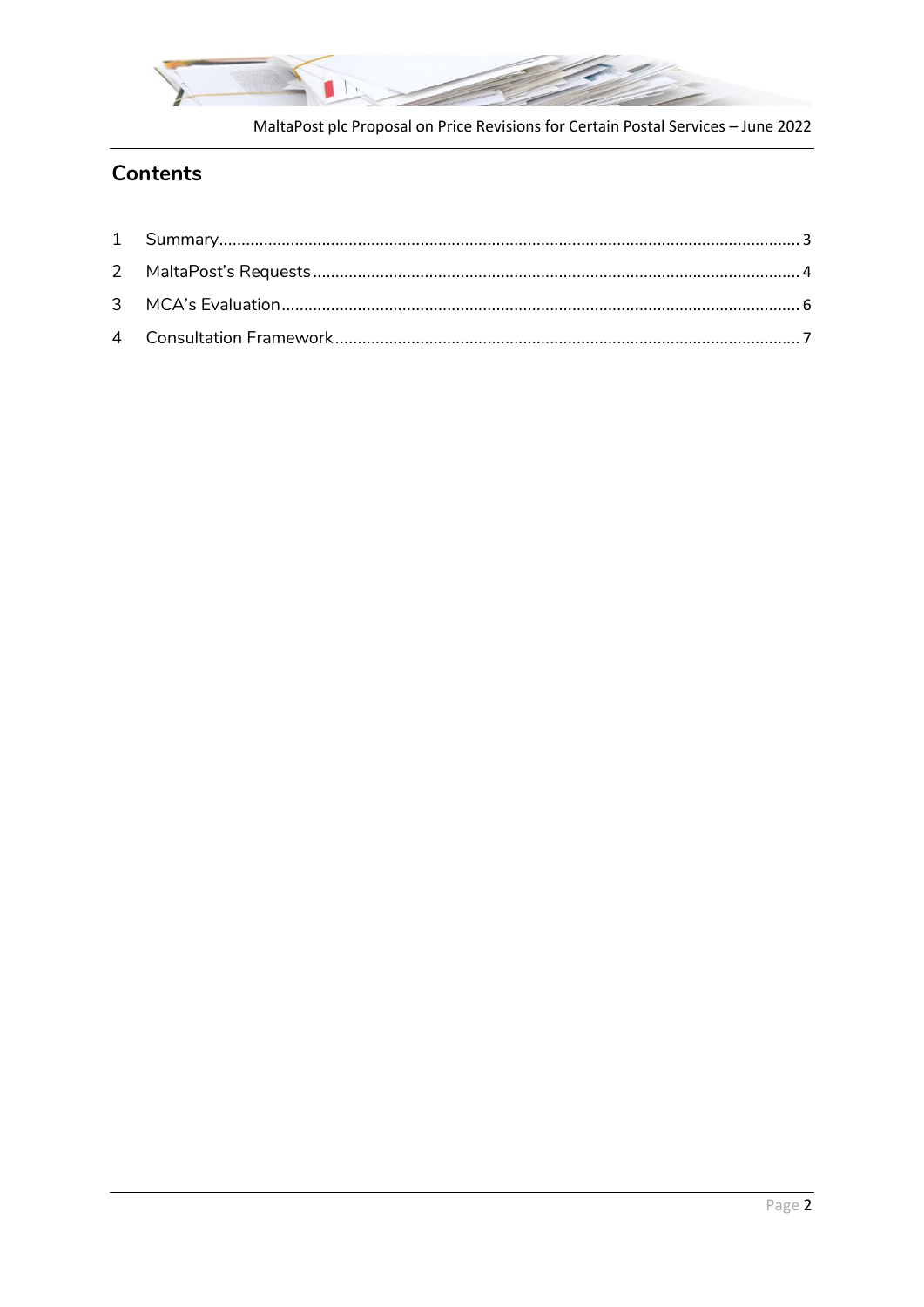

### <span id="page-2-0"></span>**1 Summary**

The Universal Postal Service (hereafter 'US') that MaltaPost plc (hereafter 'MaltaPost') provides to its customers comprises various elements such as Domestic Single-Piece Mail, Domestic Bulk Mail and Foreign Outbound Mail. Given that these services form part of the US, they are provided by MaltaPost nationwide in line with the requirements of Maltese Law.

MaltaPost has proposed to the Malta Communications Authority (hereafter the 'MCA') two separate requests to increase the prices of a number of services. The first request made by MaltaPost is to review the tariffs of Domestic Single-Piece and Domestic Bulk Mail services. The second request made by MaltaPost is to review the Foreign Outbound Single-Piece tariffs.

MaltaPost submitted that such increases in prices are needed due to various reasons. MaltaPost highlighted that the COVID-19 pandemic accelerated the transition to digitalisation, while Brexit and the introduction of VAT on non-EU low-value purchases had a negative impact on inbound packets and parcels, with these developments having negative effects on revenue flows. At the same time, the postal market is also affected by increases in external costs, such as international conveyance costs, Universal Postal Union ('UPU') international terminal dues, as well as internal costs, which in combination continue impacting on the sustainability of the universal service.

The MCA reviewed MaltaPost's requests, with the analysis including cost-accounting examinations and assessing the compatibility of the proposed tariffs with ensuring an affordable universal service.

The Authority is publishing MaltaPost's proposals and in doing so is enabling stakeholders to provide feedback as required by Article 4A of the Malta Communications Authority Act [Chapter 418 of the Laws of Malta].

The changes being proposed by MaltaPost are described in Section 2 of this document. Section 3 provides an overview of the MCA's main evaluation points. Feedback may be sent to the MCA as laid out in Section 4.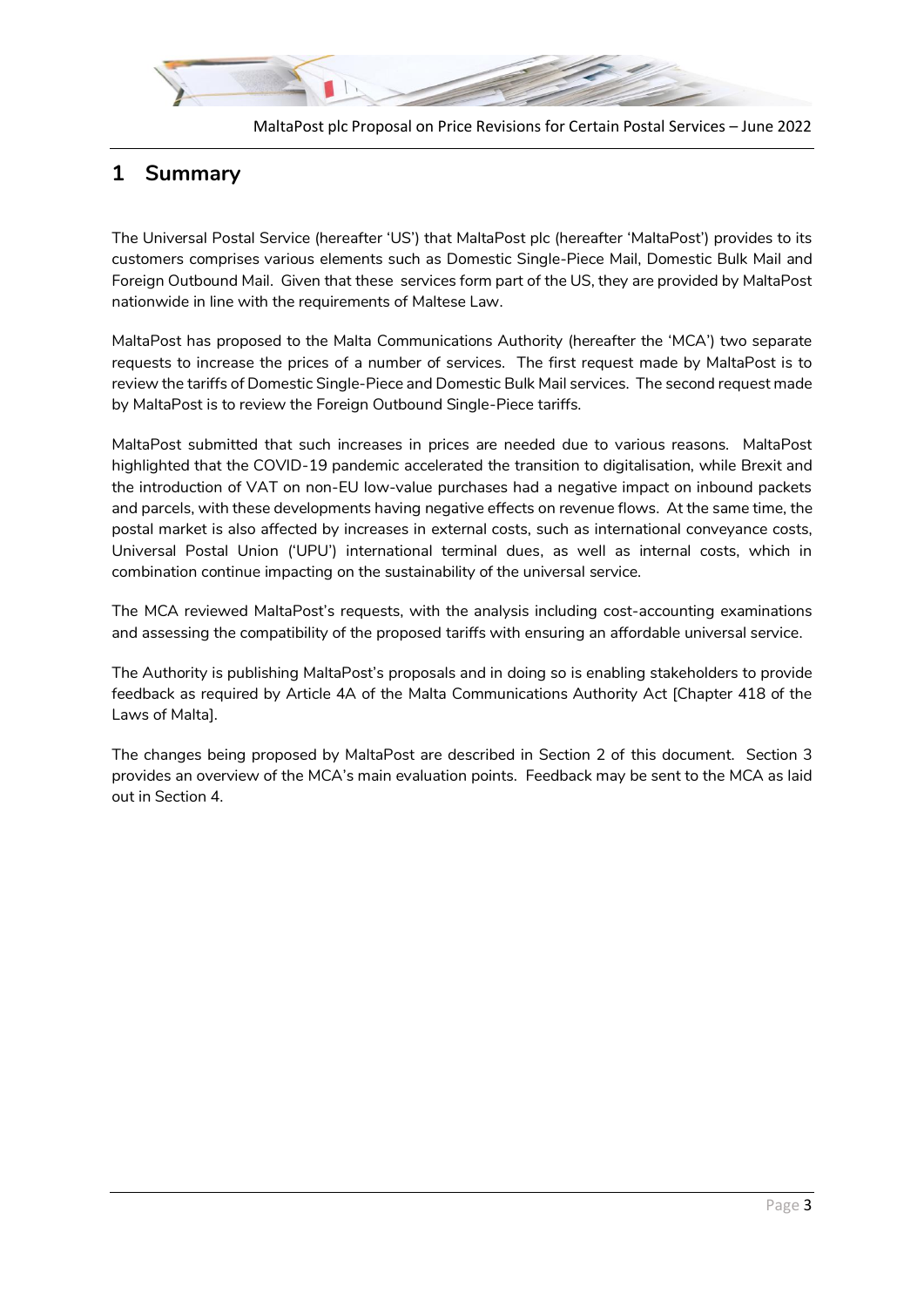

#### MaltaPost plc Proposal on Price Revisions for Certain Postal Services – June 2022

# <span id="page-3-0"></span>**2 MaltaPost's Requests**

### **2.1 Background**

MaltaPost provides nationwide domestic and foreign outbound single-piece and bulk mail services. Single-piece mail refers to mail where the customer attaches a stamp before mailing it. Bulk mail refers to large numbers of postal articles (50 or more) of identical size and format presented at a post office counter, which is charged less than the single-piece rate.

MaltaPost requested different tariff revisions for various weight steps, as described below in more detail.

#### **2.2 The basis for the requested price increases**

In line with EU and national norms, the universal postal service prices should be in line with costrecovery principles and a fair rate of return. Furthermore, as the designated provider of the US, MaltaPost is required to seek the MCA's approval before increasing tariffs for certain regulated services. Accordingly, MaltaPost maintains an Activity-Based Cost-Accounting ("ABC") system and prepares regulatory separated accounts that are audited annually, showing the financial performance of the individual universal postal services.

MaltaPost stated that the overall profitability of the entire Universal Postal Service is decreasing, and the latest results indicated that its performance has become an unfair financial burden. Furthermore, MaltaPost submitted that the US financial performance would continue to decline without any price adjustments, given the ongoing challenges such as cost increases and other operational challenges. MaltaPost also mentioned that internal and external costs are continually increasing, and these considerations impacted US profitability.

#### *2.3* **Current status**

The tariffs currently charged by MaltaPost for these services depend on specific weight-step except for the registered mail service. The following are the current rates for local single-piece services:

| <b>Current Rates</b> | <b>Domestic Single-Piece</b>  | <b>Domestic Bulk Mail</b>     |  |
|----------------------|-------------------------------|-------------------------------|--|
| 0 - 50a              | €0.30                         | €0.27 <sup>*</sup>            |  |
| $51-100g$            | €0.50                         | €0.39                         |  |
| $101 - 150q$         | €0.70                         |                               |  |
| 151-200g             | €2.20                         | (various depending on weight) |  |
| $201 - 2Kg$          | (various depending on weight) |                               |  |

*Table 1: Current MaltaPost Local Single-Piece and Bulk Mail tariffs*

*\*A bulk mailer sending above a threshold of 2,000 mail items daily is charged a surcharge of 2 cents.*

Apart from varying by weight step, the price for Foreign Outbound mail also varies by zone. MaltaPost classifies the Foreign Outbound mail in five zones; with European countries in zone A1 and other Non-European countries categorised as zone A2, B, C or D.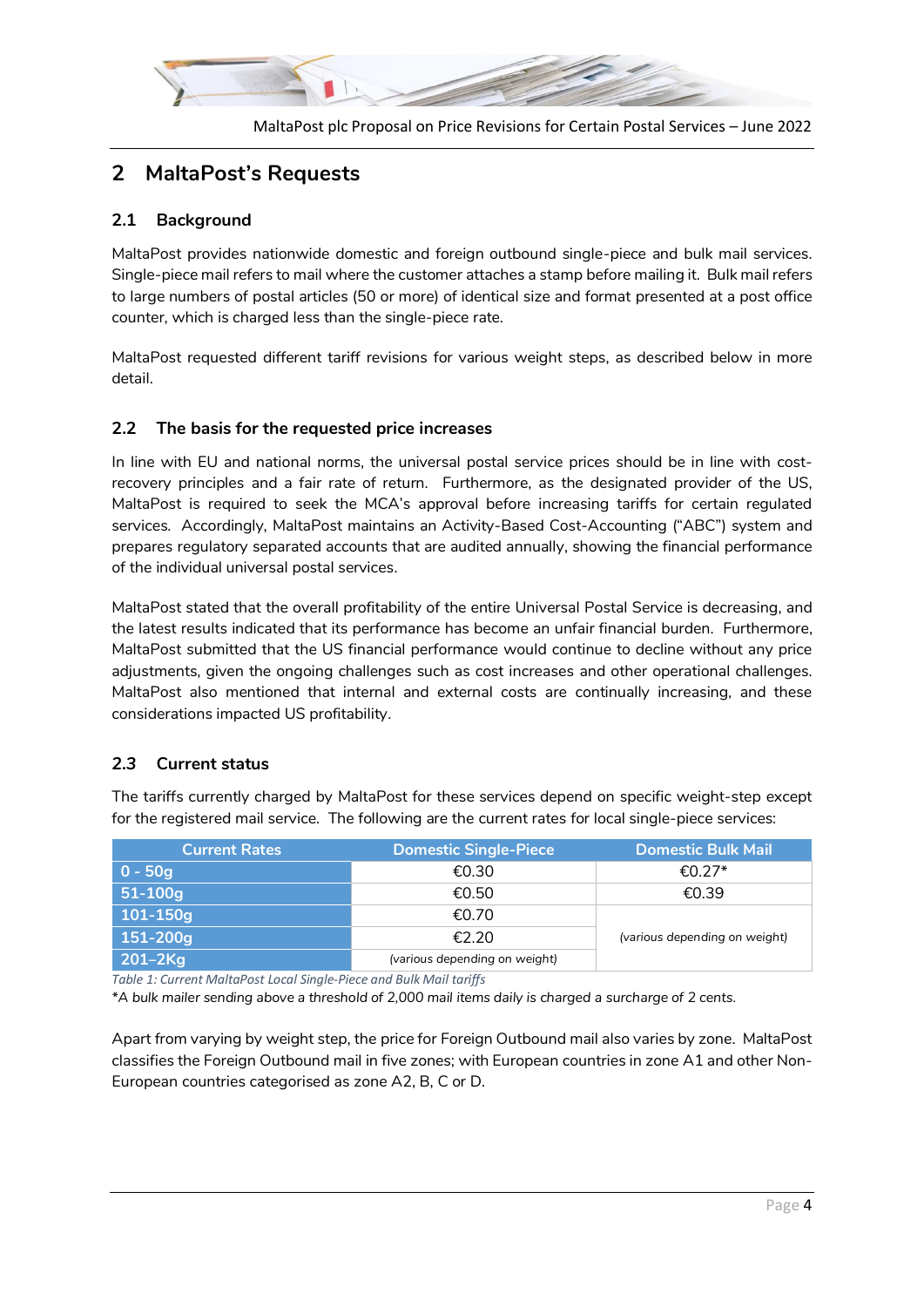

MaltaPost plc Proposal on Price Revisions for Certain Postal Services – June 2022

MaltaPost's request focuses on the Postcards and the first weight step (0-20/30g) for all zones.

| <b>Mail Type</b> | <b>Weight</b><br><b>Step</b> | Zone A1 | Zone A2 | Zone B | Zone C | <b>Zone D</b> |
|------------------|------------------------------|---------|---------|--------|--------|---------------|
| <b>Postcards</b> | Flat rate                    |         |         | €0.86  |        |               |
| <b>Letters</b>   | $1st$ Weight<br>Step         | €0.59   | €0.37   | €0.51  | €0.63  | €0.86         |

*Table 2: Current MaltaPost Outbound Single-Piece Mail tariffs for postcards and first weight step for all zones*

#### *2.4* **MaltaPost's Proposed Tariffs**

MaltaPost is proposing new tariffs for the various reasons described earlier in this document, 'across the whole range of weight categories. The changes proposed by MaltaPost are shown in the following tables:

| <b>Domestic Single-</b>                                                                                 | <b>Current</b> | <b>Proposed</b> |             |             |  |
|---------------------------------------------------------------------------------------------------------|----------------|-----------------|-------------|-------------|--|
| Piece Tariffs                                                                                           |                | FY22            | <b>FY23</b> | <b>FY24</b> |  |
| $0-50q$                                                                                                 | €0.30          | €0.36           | €0.37       | €0.38       |  |
| $\tau$ if a sail a set of the set of $\tau$ if $\tau$ if $\tau$ if $\tau$ if $\tau$ if $\tau$ if $\tau$ |                |                 |             |             |  |

*Table 3: MaltaPost proposed Domestic Single-Piece Tariffs*

| <b>Domestic Bulk Mail</b><br>Current |        | <b>Proposed</b> |       |                  |  |
|--------------------------------------|--------|-----------------|-------|------------------|--|
| <b>Tariffs</b>                       |        | <b>EY22</b>     | FY23  | FY <sub>24</sub> |  |
| $0-50q$                              | €0.27* | €0.30           | €0.35 | €0.38            |  |

*Table 4: MaltaPost proposed Domestic Bulk Mail Tariffs*

*\*A bulk mailer sending above a threshold of 2,000 mail items daily is charged a surcharge of 2 cents.*

| <b>Outbound Single-</b><br><b>Current</b> |                 | <b>Proposed</b>  |       |             |  |  |
|-------------------------------------------|-----------------|------------------|-------|-------------|--|--|
| <b>Piece Tariffs</b>                      |                 | FY <sub>22</sub> | FY23  | <b>FY24</b> |  |  |
| <b>Postcards</b>                          | €0.86           | €1.25            | €1.40 | €1.50       |  |  |
| 1 <sup>st</sup> Weight Step               | Varies per Zone | €1.25            | €1.40 | €1.50       |  |  |

*Table 5: MaltaPost proposed Outbound Single-Piece Tariffs*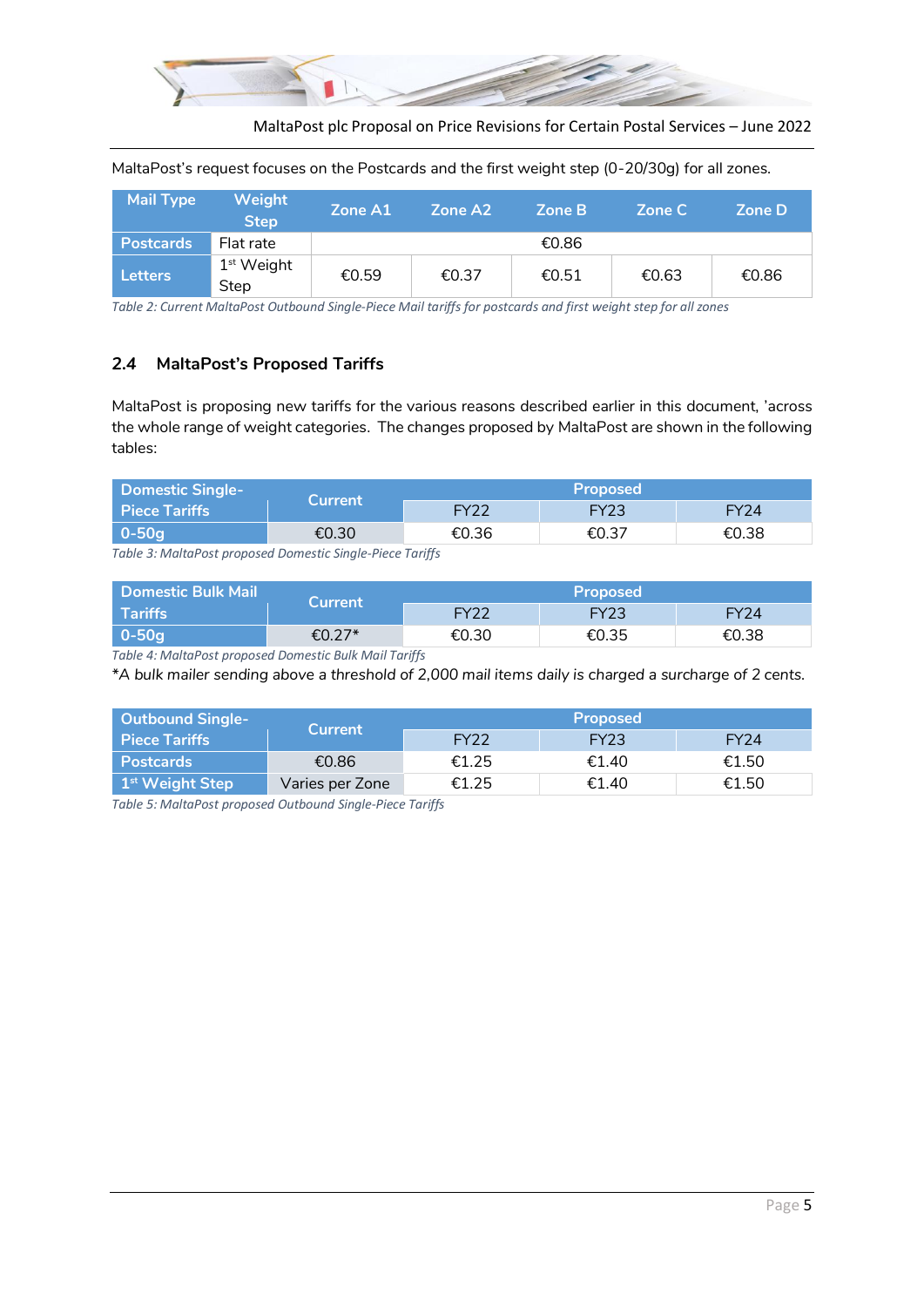

# <span id="page-5-0"></span>**3 MCA's Evaluation**

The MCA reviewed the price changes proposed by MaltaPost and the various justifications given by the company. As part of this process, the MCA requested additional information on the company's proposals and further evaluated other aspects that could impinge on the service provided by MaltaPost to end-users. The MCA also considered service affordability and the importance of service efficiency and reliability to end-users.

The MCA considered various parameters in evaluating the impact of the tariff increases on MaltaPost's profitability. Also, the MCA believes that the financial year 2021 cannot be considered a 'normal year' given the COVID-19 situation, and hence the MCA analysis also considered various scenarios for the long-term impact when disruptions caused by the pandemic and other factors gradually decline. Nonetheless, the effect of the COVID-19 pandemic accelerating digital substitution, the impact of Brexit, and the introduction of VAT for non-EU low-value packets all appear unlikely to reverse. In addition, due account is also taken of the international increases in conveyance costs and terminal dues for cross-border mail mandated by the UPU in recent years.

In 2021, the MCA carried out a household postal survey, and one of the questions was regarding the household expenditure on postal services. The survey results show that the majority of the households reported spending much less than €30 per year. Therefore, the MCA considers that the postal tariff increases proposed will have a low impact on affordability, given the low yearly household expenditure.

In view of the above, the MCA is consulting on a limited release from price control up to the price caps indicated in the table below, with effect from 1 July 2022:

| <b>Mail Type</b>              | Weight                 | <b>Current</b>     | <b>MCA Consultation</b> |             |                     |
|-------------------------------|------------------------|--------------------|-------------------------|-------------|---------------------|
|                               | <b>Category</b>        |                    | <b>FY22</b>             | <b>FY23</b> | <b>FY24</b>         |
| <b>Domestic Ordinary Mail</b> | $0 - 50q$              | €0.30              | €0.37                   | €0.37       | €0.38               |
| <b>Domestic Bulk Mail</b>     | $0 - 50q$              | €0.27 <sup>*</sup> | €0.28*                  | €0.33*      | €0.36*              |
| <b>Outbound Mail</b>          | Postcards              | €0.86              | €1.25                   | £1.40       | €1.50               |
| <b>Outbound Mail</b>          | $1st$ Weight<br>Step** | Varies per<br>Zone | €1.25**                 | $€1.40**$   | €1.50 <sup>**</sup> |

*Table 6: Tariffs for consultation*

*\*A bulk mailer sending above a threshold of 2,000 mail items daily is charged a surcharge of 2 cents.*

*\*\* Given the various weight categories, a tariff increase in the first weight step will lead to a marginal increase in higher weight step tariffs.*

The MCA also considers that while price increases do sustain revenues, particularly in the short run, to dampen future price increases, strategic realignments to the scope and level of the universal postal service would provide the opportunity to shape cost evolution in the future to support commercial sustainability. This process will require the full collaboration of MaltaPost.